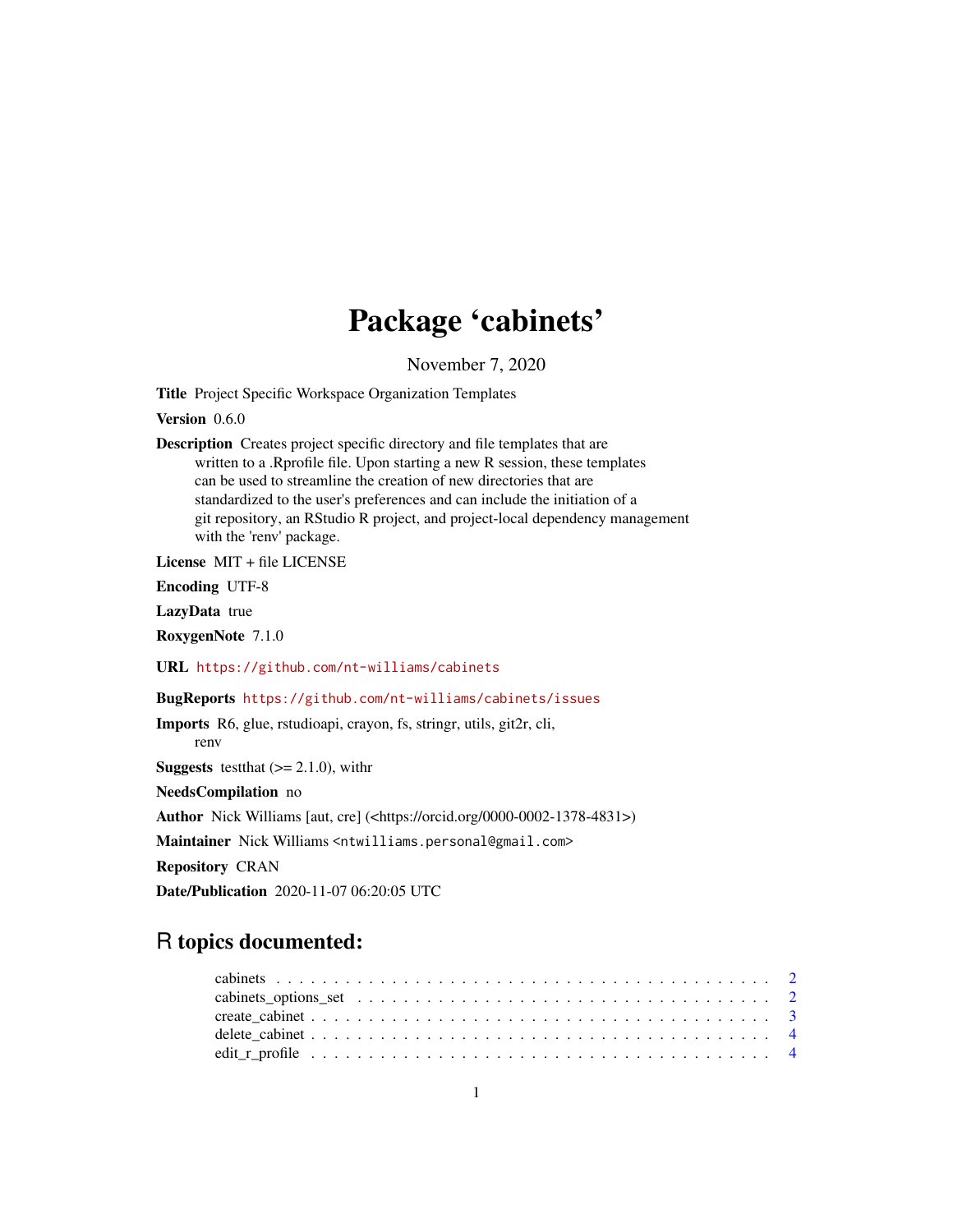<span id="page-1-0"></span>

cabinets *Streamlined organization with project specific custom templates*

#### Description

Cabinets makes it easy to create project specific file structure templates that can be referenced at the start of any R session. Cabinets works by writing project specific file templates to the .Rprofile file of the default working directory. Doing so allows the templates to be accessed in new R sessions without having to redefine them. On first use, users will be prompted for explicit permission to write to .Rprofile. Permission to write can be revoked at any time by setting the permission option in the .Rprofile file to FALSE. Due to these explicit permission requirements, cabinets will only work in interactive R sessions.

cabinets\_options\_set *Set cabinets options*

#### Description

Set cabinets options

#### Usage

```
cabinets_options_set(..., .envir = NULL)
```
#### Arguments

| $\cdots$ | Options to be set                                                               |
|----------|---------------------------------------------------------------------------------|
| .envir   | Environment to set options in; if NULL, will use environment at parent. frame() |

#### Details

Mainly used for specifying if cabinets has permission to write to .Rprofile. Permission can be revoked at any time by opening the .Rprofile file and setting "cabinets.permission" = FALSE.

#### Value

If no options are set, returns the options specified in options.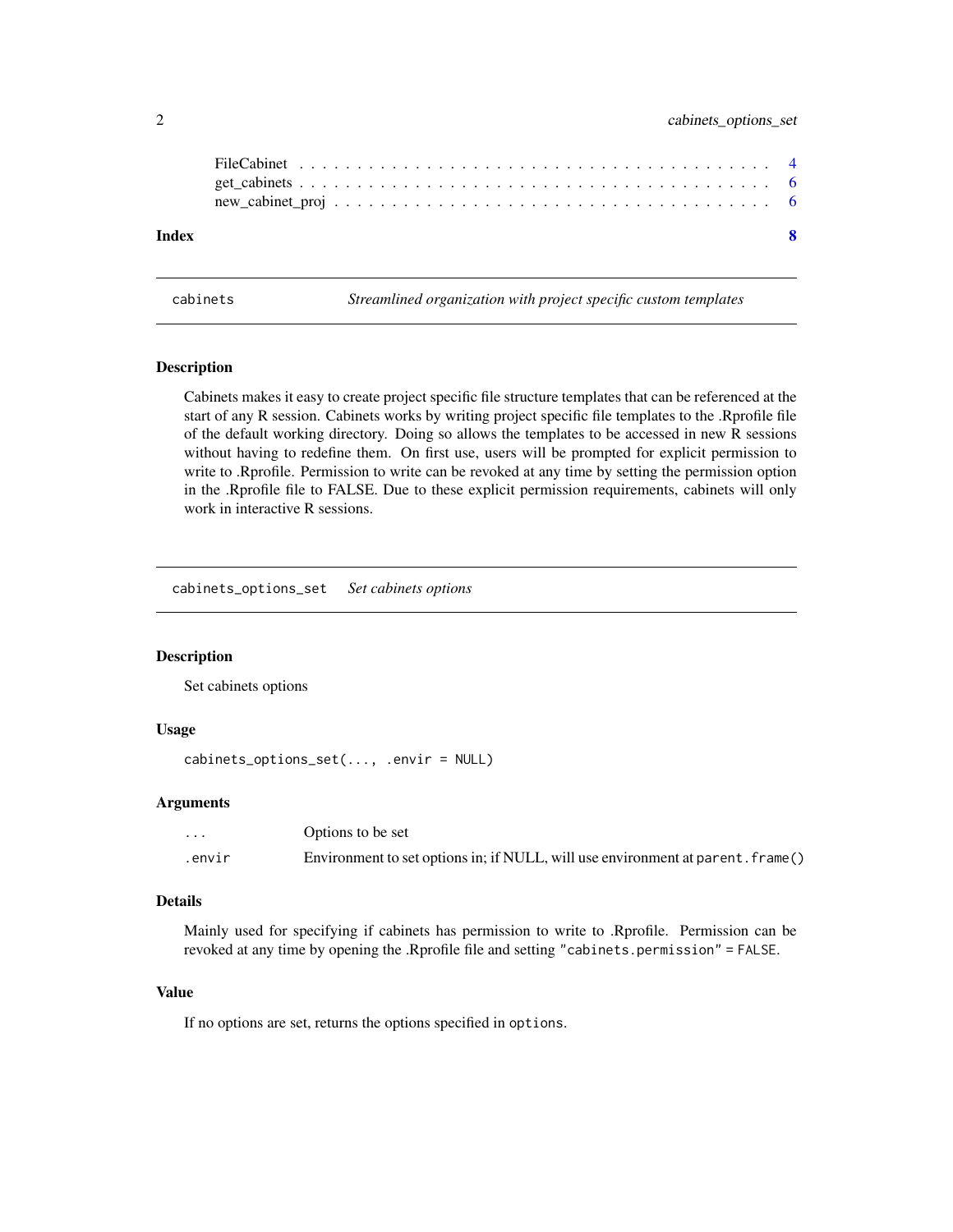<span id="page-2-1"></span><span id="page-2-0"></span>

#### Description

create\_cabinet writes code to the .Rprofile file so that when new R sessions are started, the newly created cabinet, an R6 object of class FileCabinet, is available in the global environment as a hidden object. The cabinet simply stores file location and file template information that new\_cabinet\_proj uses to create new projects with the pre-defined structure.

#### Usage

```
create_cabinet(name, directory, structure, .alias = name)
```
#### Arguments

| name      | Name of the cabinet; character of length 1. This is how the cabinet will be<br>referenced, so best to chose something memorable. |
|-----------|----------------------------------------------------------------------------------------------------------------------------------|
| directory | The file path for where the cabinet will exist.                                                                                  |
| structure | A list of paths of folders/files to create. See details for further explanation.                                                 |
| .alias    | An optional name for the object the cabinet will be stored in R as. Defaults to<br>name.                                         |

#### Details

Before writing to or creating a .Rprofile file, cabinets will explicitly ask for the user's permission to on exit. The cabinet structure should be defined using a list with the names defining folder paths. List values should be set to NULL.

#### Value

An R6 object of class FileCabinet. The code to generate this object is written to the .Rprofile file of the home directory.

#### See Also

[new\\_cabinet\\_proj](#page-5-1)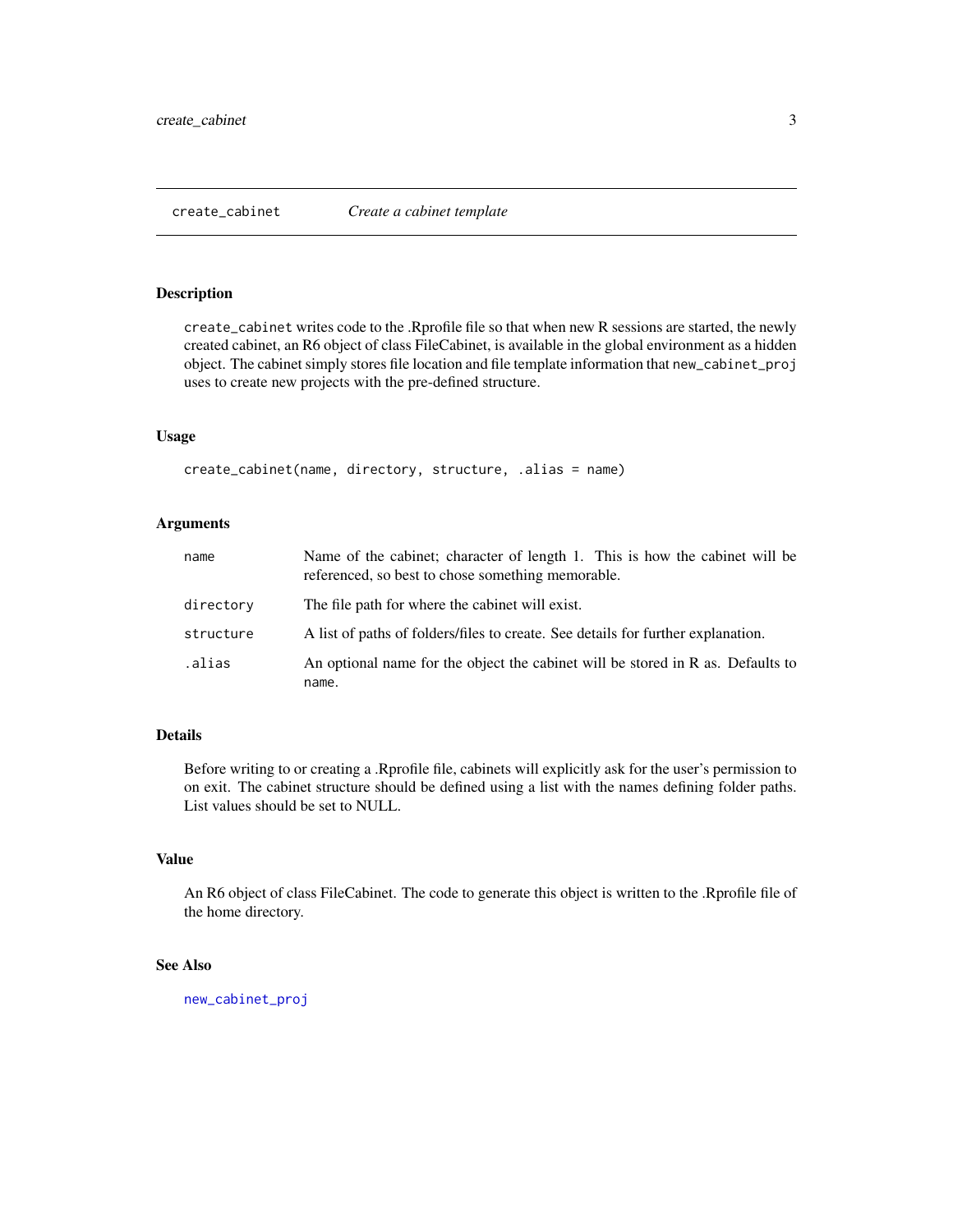<span id="page-3-0"></span>delete\_cabinet *Delete Cabinets*

#### Description

Delete Cabinets

#### Usage

delete\_cabinet(cabinet)

#### Arguments

cabinet An R6 object of class Cabinet written to the .Rprofile.

edit\_r\_profile *Open .Rprofile for editing*

#### Description

edit\_r\_profile opens the .Rprofile file for editing. If the .Rprofile file doesn't exist an error message will be returned. This is essentially a wrapper function for file.edit.

#### Usage

edit\_r\_profile()

#### Value

A message that .Rprofile is being opened or that it doesn't exist.

FileCabinet *R6 class for a cabinet*

#### Description

Constructs an R6 class of FileCabinet. Objects of class FileCabinet contain information that is used by new\_cabinet\_proj() to create project directories.

#### Public fields

name cabinet name.

directory the path to where future directories will be created, a string.

structure the directory structure, a list.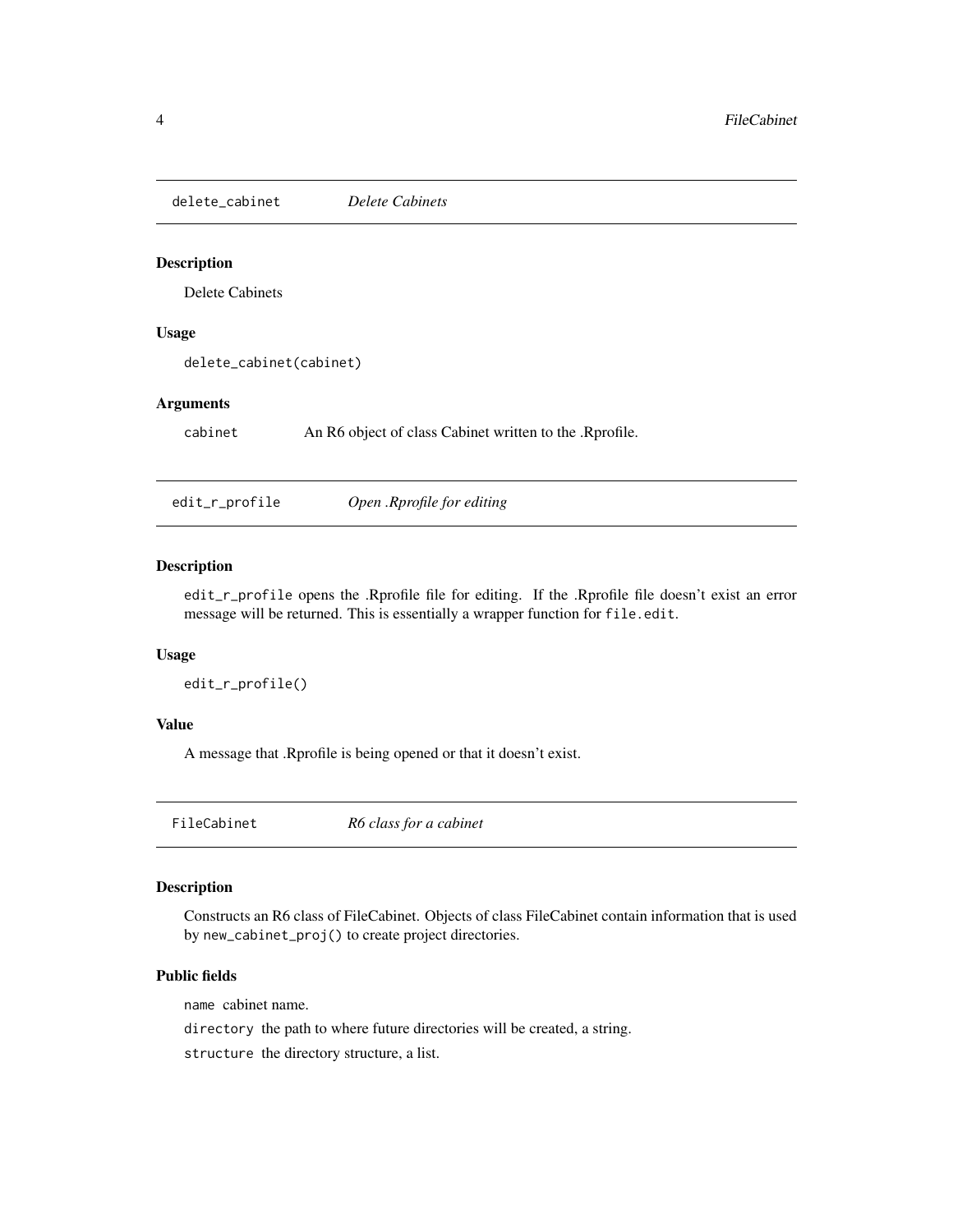#### FileCabinet 5

#### Methods

#### Public methods:

- [FileCabinet\\$new\(\)](#page-4-0)
- [FileCabinet\\$print\(\)](#page-4-1)
- [FileCabinet\\$clone\(\)](#page-4-2)

#### <span id="page-4-0"></span>Method new():

*Usage:*

FileCabinet\$new(name, directory, structure)

*Arguments:*

name cabinet name.

directory the path to where future directories will be created, a string.

structure the directory structure, a list.

*Details:* Create a new 'FileCabinet' object.

*Returns:* A cabinet object.

*Examples:*

```
FileCabinet$new("test", "a/path",
              list(code = NULL, 'data/derived' = NULL, 'data/source' = NULL))
```
<span id="page-4-1"></span>Method print():

*Usage:* FileCabinet\$print()

*Details:* Print an object of class FileCabinet.

<span id="page-4-2"></span>Method clone(): The objects of this class are cloneable with this method.

*Usage:* FileCabinet\$clone(deep = FALSE) *Arguments:*

deep Whether to make a deep clone.

#### Examples

```
## ------------------------------------------------
## Method `FileCabinet$new`
## ------------------------------------------------
FileCabinet$new("test", "a/path",
               list(code = NULL, 'data/derived' = NULL, 'data/source' = NULL))
```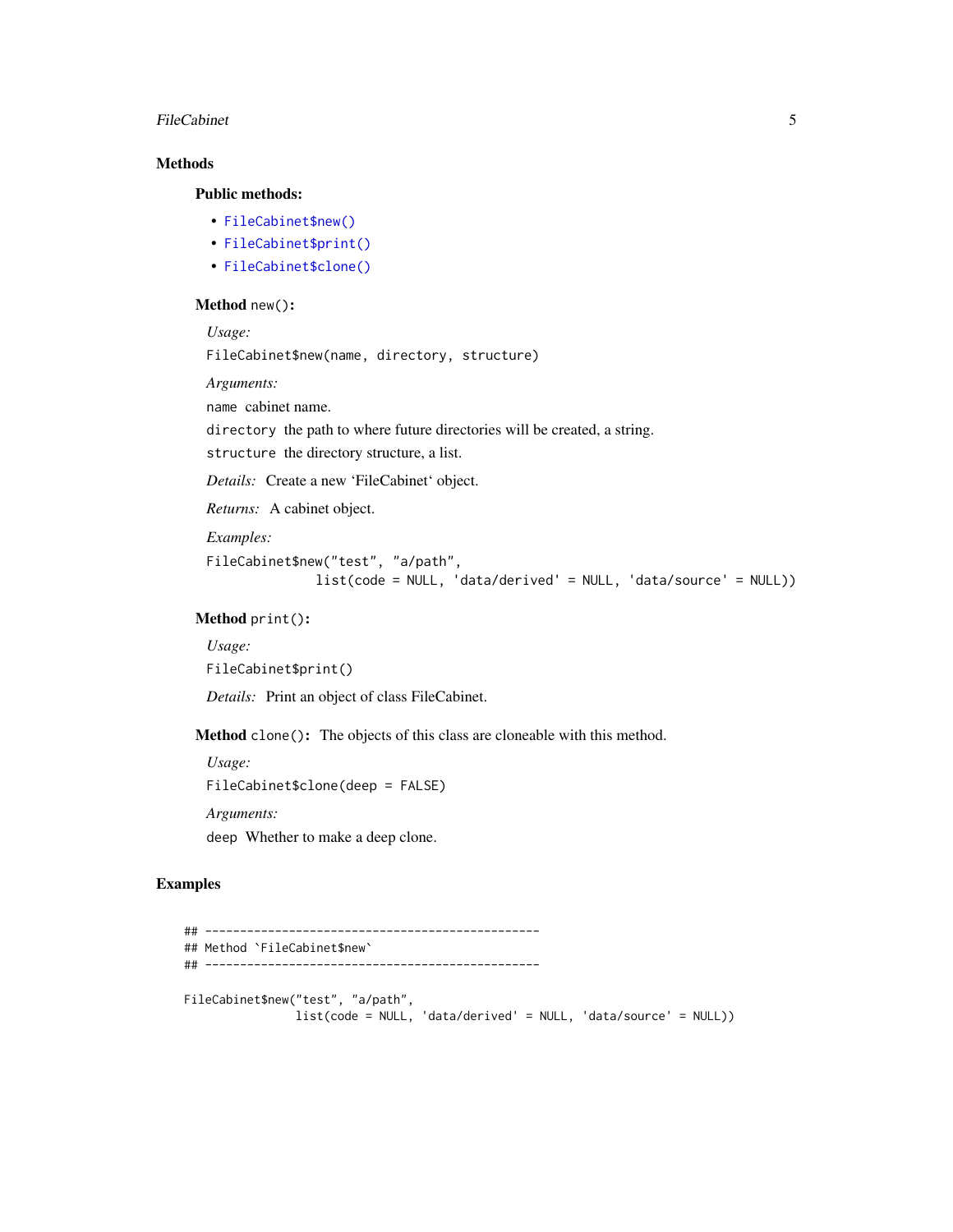<span id="page-5-0"></span>

#### Description

get\_cabinets returns objects of class FileCabinet.

#### Usage

```
get_cabinets(envir = parent.frame())
```
#### Arguments

envir The environment to check in. The default is the global environment.

#### Value

Objects of class FileCabinet found in the global environment.

#### Examples

get\_cabinets()

<span id="page-5-1"></span>new\_cabinet\_proj *Create a new project using a cabinet template*

#### Description

Generate new project directories using cabinet templates.

#### Usage

```
new_cabinet_proj(
  cabinet,
 project_name,
  r_project = TRUE,
  open = TRUE,renv = TRUE,git = TRUE,git_root = NULL,
  git_ignore = NULL
\mathcal{E}
```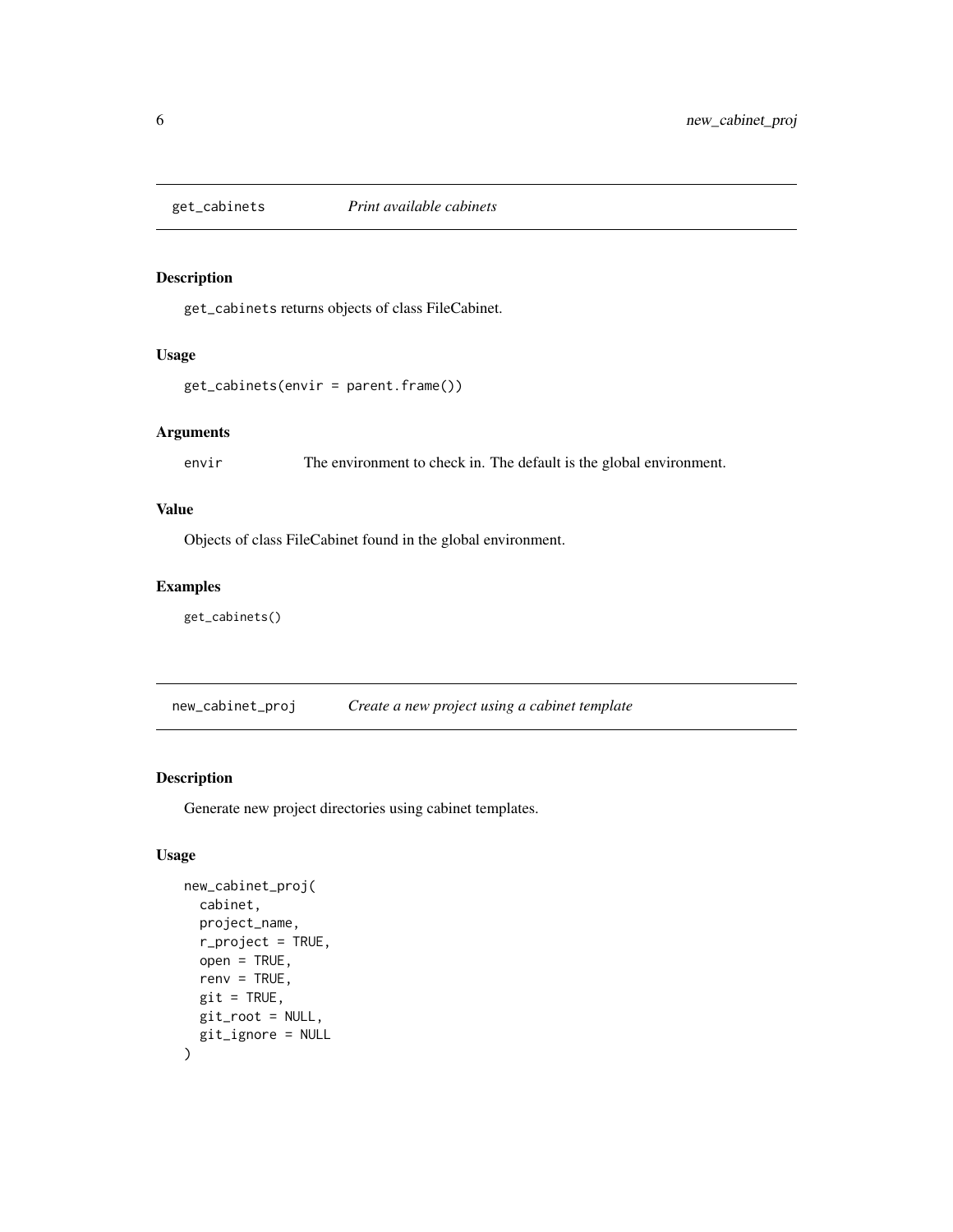#### <span id="page-6-0"></span>Arguments

| cabinet      | The name of the cabinet template. Available cabinets can be found using get_cabinets().                                                          |
|--------------|--------------------------------------------------------------------------------------------------------------------------------------------------|
| project_name | The name of the project to store in the cabinet, a character string. Can be a file<br>path pointing to a directory within the specified cabinet. |
| r_project    | Logical, should an Rproject be created. Default is TRUE if working in RStudio<br>(only works in RStudio).                                        |
| open         | Logical, if creating an Rproject, should that project be opened once created.<br>Default is TRUE if working in RStudio (only works in RStudio).  |
| renv         | Logical, should a reny project be initiated. If TRUE, reny project infrastructure<br>will be created using scaffold.                             |
| git          | Logical, should a git repository be initiated.                                                                                                   |
| git_root     | A path relative to the project to initiate the git repository. Default is NULL and<br>the repository is initiated at the root of the project.    |
| git_ignore   | Character vector of files and directories to add to gitignore file.                                                                              |

#### Value

Creates a new directory at the path specified in the cabinet template. If r\_project = TRUE, a .Rproj file will also be created using the project name. If open is set to TRUE, the new R project will opened in a new R session.

#### See Also

[create\\_cabinet](#page-2-1)